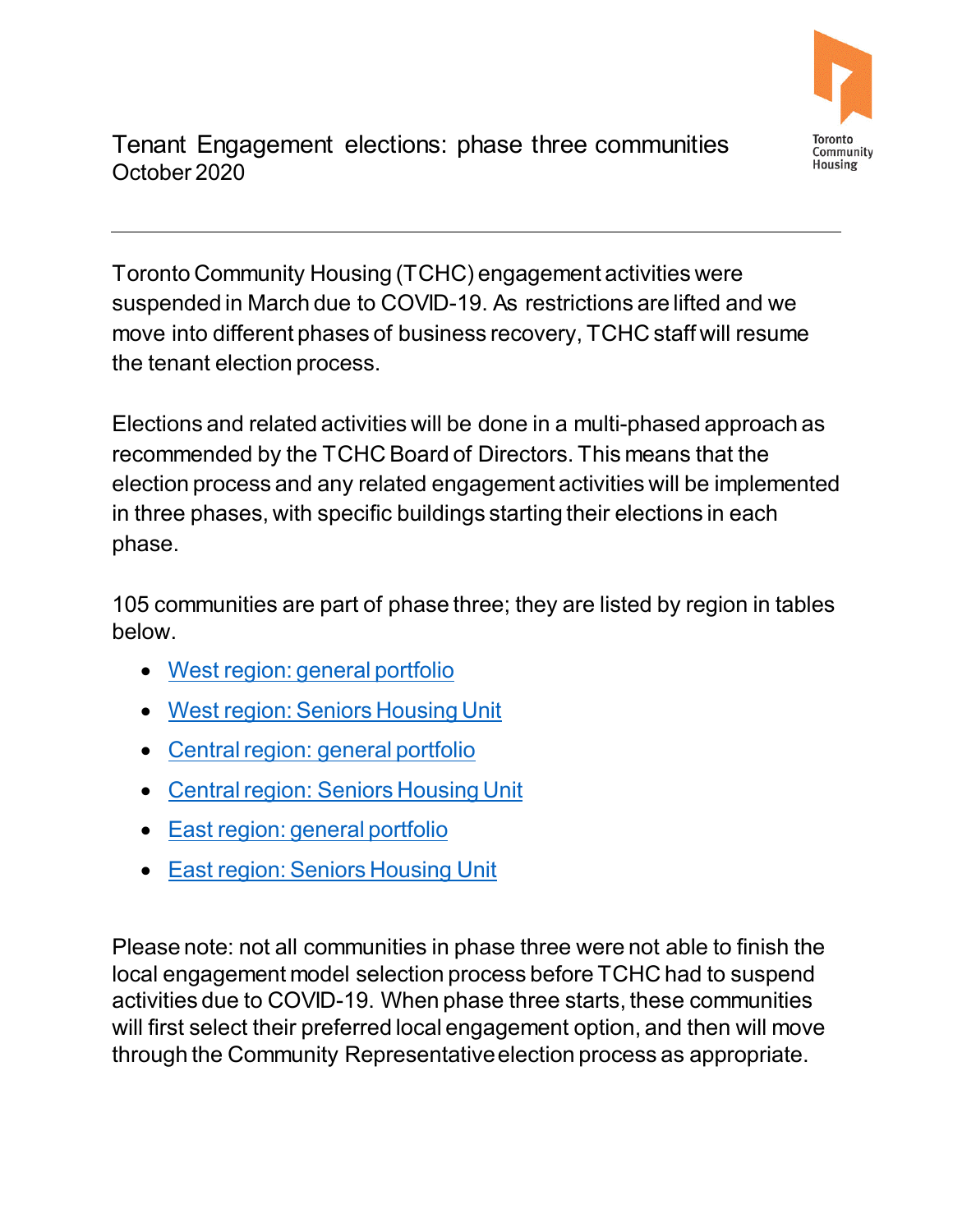#### **West**

#### <span id="page-1-0"></span>**General portfolio: community engagement information**

| <b>Building name</b>                     | <b>Building address</b>                             | <b>Model selected</b> |
|------------------------------------------|-----------------------------------------------------|-----------------------|
| <b>DUFFERIN/WILSON</b>                   | 757 Wilson Heights Blvd.                            | pending               |
| <b>TORBOLTON DRIVE</b>                   | 50 Torbolton Drive                                  | pending               |
| <b>FIRGROVE CRESCENT</b>                 | 7, 11 Blue Grassway                                 | pending               |
| <b>COOPER MILLS</b><br><b>TOWNHOUSES</b> | 4020 Dundas Street W.                               | pending               |
| DUFFERIN/GWYNNE                          | 300 Dufferin Street                                 | pending               |
| 102 TYNDALL AVENUE                       | 102 Tyndall Avenue                                  | pending               |
| TANDRIDGE CRES. (RH)                     | 44-80 Tandridge<br>Crescent (900-960,<br>1000-1046) | pending               |

#### <span id="page-1-1"></span>**Seniors Housing Unit: community engagement information**

| <b>Building name</b>                | <b>Building address</b>        | <b>Model selected</b>       |
|-------------------------------------|--------------------------------|-----------------------------|
| KING HIGH ACRES                     | 12 King High Avenue            | Pending                     |
| ALEXANDRA PARK<br><b>APARTMENTS</b> | 91 Augusta Ave.                | pending                     |
| <b>GRIGGS MANOR</b>                 | 100 Cavell Avenue              | Tie                         |
| SHEPPARD PLACE                      | 4455 Bathurst Street           | Community<br>Representative |
| <b>ISLINGTON MANOR</b>              | 41 Mabelle Avenue              | Tie                         |
| <b>WOODS MANOR</b>                  | 2835 Lakeshore<br>Boulevard W. | pending                     |
| LEONARDO COURT                      | 72 Clinton St.                 | pending                     |
| <b>SPRINGHURST MANOR</b>            | 1447 King Street W.            | pending                     |
| <b>GRIGGS MANOR PHASE II</b>        | 98 Cavell Avenue               | Tie                         |
| THE SHERMOUNT                       | 650 Lawrence Avenue<br>W.      | pending                     |

### **Central**

### <span id="page-1-2"></span>**General portfolio: community engagement information**

| <b>Building name</b>  | <b>Building address</b> | <b>Model selected</b> |
|-----------------------|-------------------------|-----------------------|
| <b>GREENWOOD PARK</b> | 1615 Dundas St. E.      | Building/townhouse    |
|                       |                         | committee             |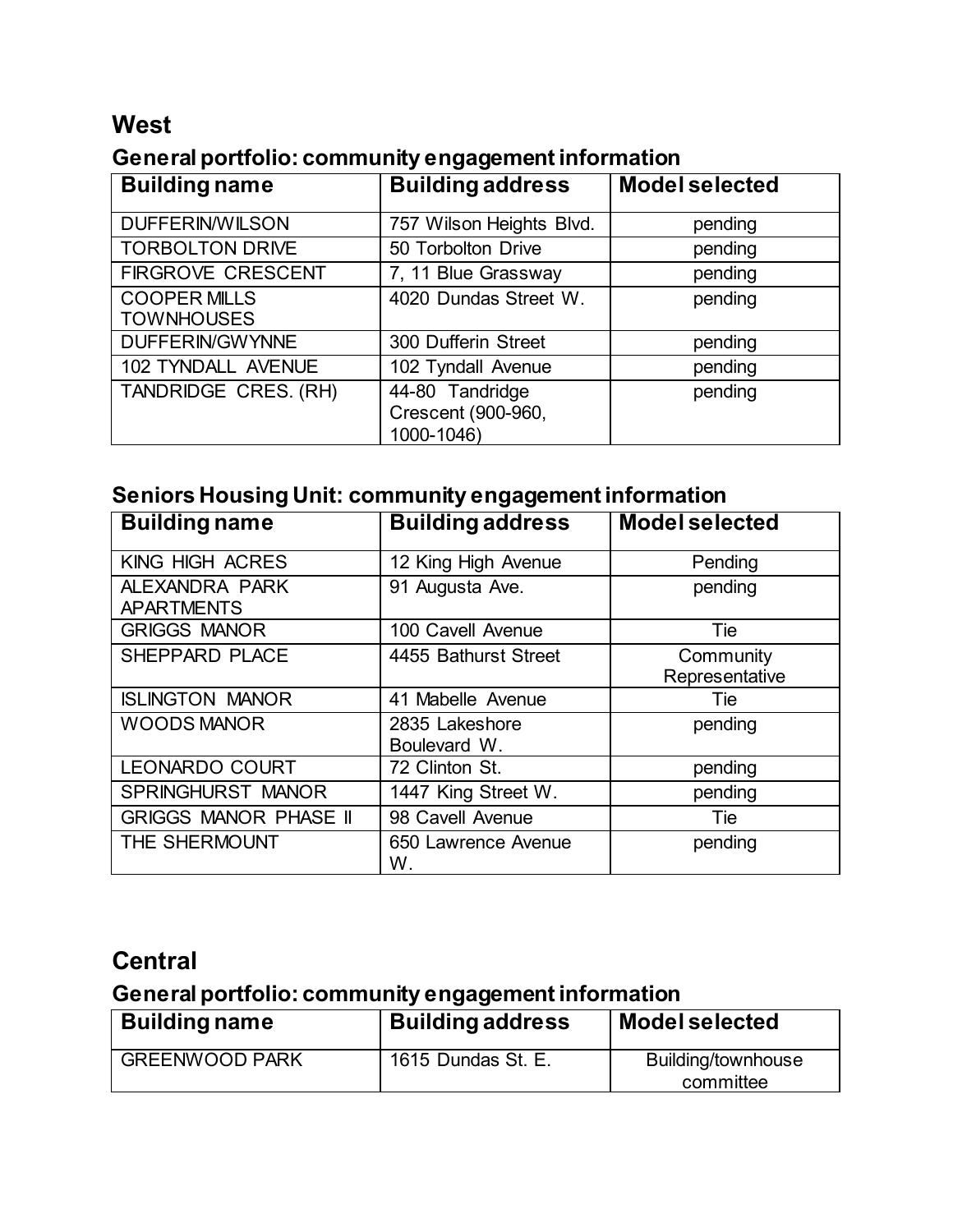| <b>BESSIE LUFFMAN</b>        | 320 Seaton St.              | Community                       |
|------------------------------|-----------------------------|---------------------------------|
|                              |                             | Representative                  |
| SHERBOURNE/SHUTER            | 155 Sherbourne St.          | Building/townhouse<br>committee |
| <b>GEORGE STREET SINGLES</b> | 291 George St.              | Building/townhouse              |
|                              |                             | committee                       |
| SOUTH WEST BLDGS -           | 31 SUTTON AVE               | Building/townhouse              |
| SOUTH REGENT PARK            |                             | committee                       |
| <b>CARLTON/JARVIS SITE</b>   | 330 Jarvis St.              | Building/townhouse              |
|                              |                             | committee                       |
| <b>PEMBROKE MEWS</b>         | 200 Sherbourne St.          | Building/townhouse              |
|                              |                             | committee                       |
| SSJT I                       | 11.5 Aberdeen Avenue        | pending                         |
| <b>SSJT II</b>               | 26 Prospect St.             | Building/townhouse              |
|                              |                             | committee                       |
| <b>188 SHERBOURNE</b>        | 188 Sherbourne St.          | pending                         |
| 21-25 PEMBROKE ST            | 21-25 Pembroke St. 21,      | Pending                         |
|                              | 23, 25                      |                                 |
| <b>CARLTON STREET (234-</b>  | 234-236 Carlton Street      | Pending                         |
| 236)                         |                             |                                 |
| LOGAN AVENUE (195-201)       | 195-201 Logan Ave           | Pending                         |
| <b>COXWELL STABLES</b>       | 426-444 Coxwell Ave.        | Pending                         |
|                              | 426, 426A, 426B, 428,       |                                 |
|                              | 430, 432, 434, 436, 438,    |                                 |
|                              | 440, 442, 444               |                                 |
| <b>111 STEPHENSON</b>        | 101-109A Stephenson         | Pending                         |
|                              | Ave.                        |                                 |
| STEPHENSON AVE (139)         | 43-143D Stephenson          | pending                         |
| 2390 GERRARD ST E            | Ave.<br>2390 Gerrard St. E. |                                 |
|                              |                             | Community<br>Representative     |
| TREFANN COURT                | 440-450B Queen St. E.       | Building/townhouse              |
|                              | 440, 440A, 440B, 442,       | committee                       |
|                              | 442A, 442B, 444, 444A,      |                                 |
|                              | 444B, 446, 446A, 446B,      |                                 |
|                              | 448, 448A, 448B, 450,       |                                 |
|                              | 450A, 450B                  |                                 |
| 123 SACKVILLE                | 123 Sackville St.           | Building/townhouse              |
|                              |                             | committee                       |
| <b>25 BISHOP TUTU</b>        | 17-25 Bishop Tutu Blvd.     | Building/townhouse              |
|                              | 17, 19, 21, 23, 25          | committee                       |
| DUNDAS/BEVERLEY              | 137 Beverley St.            | Community                       |
|                              |                             | Representative                  |
| <b>HYDRO BLOCK</b>           | 40 Baldwin St.              | Building/townhouse              |
|                              |                             | committee                       |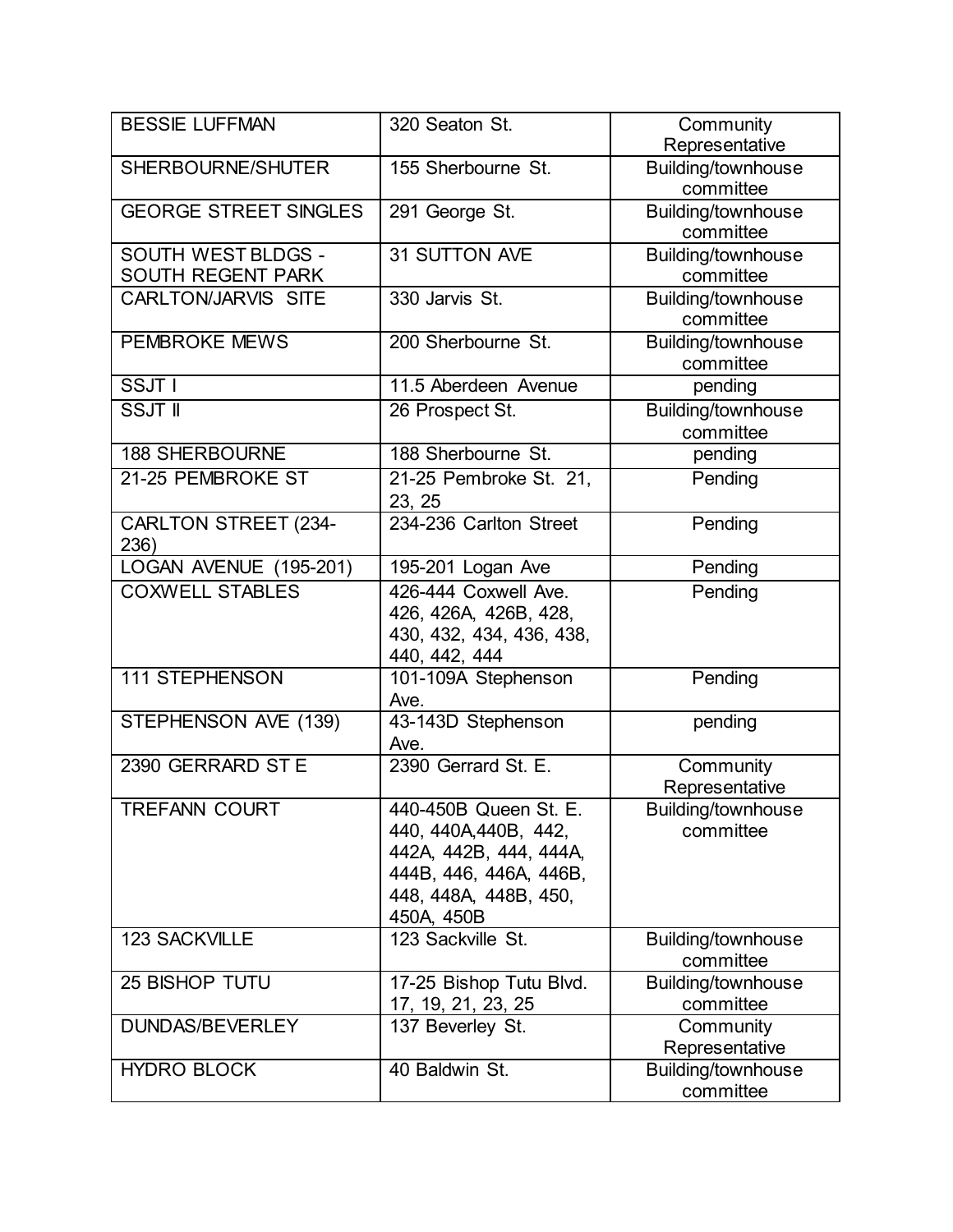| QUEEN/VANAULEY               | 21-23A Augusta Ave.             | Building/townhouse              |
|------------------------------|---------------------------------|---------------------------------|
|                              | 21, 21A, 23, 23A                | committee                       |
| 61 WALES AVE                 | 15-23A Casimir St. 15,          | Community                       |
|                              | 15A, 17, 17A, 19, 19A,          | Representative                  |
|                              | 21, 21A, 23, 23A                |                                 |
| 63 MITCHELL                  | 63 Mitchell Ave.                | Building/townhouse              |
|                              |                                 | committee                       |
| <b>QUEEN'S QUAY WEST</b>     | 679 Queen's Quay W.             | Community                       |
|                              |                                 | Representative                  |
| <b>CARLING IRENE</b>         | 5, 7, 7A Carling Ave. 21,       | No representation               |
|                              | 23, 25 Irene Ave                |                                 |
| <b>LARCH STREET</b>          | 76 Grange Ave.                  | Building/townhouse              |
|                              |                                 | committee                       |
| <b>CROMBIE PARK</b>          | 25-49 Henry Lane Ter.           | Building/townhouse              |
|                              | 25, 31A, 31B, 33A, 33B,         | committee                       |
|                              | 33C, 33D, 35A, 35B,             |                                 |
|                              | 35C, 35D, 37A, 37B,             |                                 |
|                              | 37C, 37D, 39A, 39B,             |                                 |
|                              | 39C, 39D, 41A, 41B,             |                                 |
|                              | 41C, 41D, 43A, 43B,             |                                 |
|                              | 43C, 43D, 45A, 45B,             |                                 |
| <b>ST. LAWRENCE</b>          | 45C, 45D, 49<br>13 Aitken Place |                                 |
| <b>TOWNHOUSES</b>            |                                 | Building/townhouse<br>committee |
| 176 THE ESPLANADE            |                                 |                                 |
|                              | 176 The Esplanade               | Building/townhouse<br>committee |
| <b>15 SCADDING AVE</b>       | 15-35 Scadding Ave. 15,         | Building/townhouse              |
|                              | 21, 23, 25, 27, 29, 31,         | committee                       |
|                              | 33, 35                          |                                 |
| 55 THE ESPLANADE             | 55 The Esplanade                | Building/townhouse              |
|                              |                                 | committee                       |
| 21 ST. JOSEPH STREET         | 21 St. Joseph St.               | Building/townhouse              |
|                              |                                 | committee                       |
| <b>140 THE ESPLANADE</b>     | 140 The Esplanade               | Building/townhouse              |
|                              |                                 | committee                       |
| <b>1 CHURCH STREET</b>       | 1 Church St.                    | Building/townhouse              |
|                              |                                 | committee                       |
| <b>40 LOWER RIVER STREET</b> | 37-49 St. Lawrence St           | Building/townhouse              |
|                              |                                 | committee                       |
| <b>180 SACKVILLE</b>         | <b>170 SACKVILLE ST</b>         | Building/townhouse              |
| ST(APARTMENT)                |                                 | committee                       |
| <b>180 SACKVILLE ST</b>      | 180 Sackville St                | Building/townhouse              |
| TOWNHOUSES)                  | (Townhouses)                    | committee                       |
| <b>25 WYATT AVENUE</b>       | 25 WYATT AVE                    | Building/townhouse              |
|                              |                                 | committee                       |
| DAVENPORT ROAD (250)         | 250 Davenport Road              | pending                         |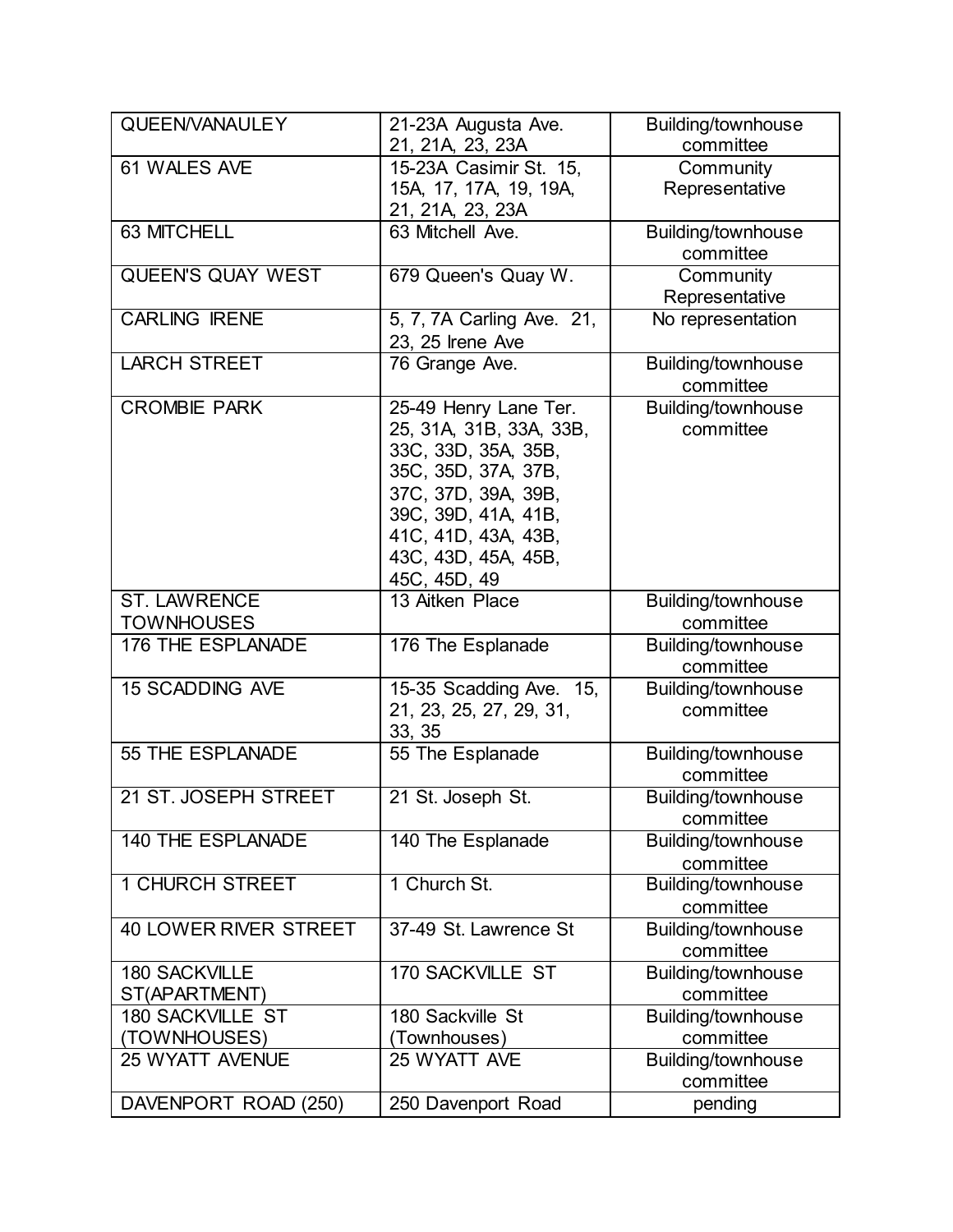| 25 MUTUAL ST       | 25 Mutual St.                  | Building/townhouse<br>committee |
|--------------------|--------------------------------|---------------------------------|
| 501 ADELAIDE       | 501 Adelaide St. E.            | Building/townhouse<br>committee |
| DAN LECKIE WAY 150 | 150, 154-158 Dan Leckie<br>Wav | Building/townhouse<br>committee |

### <span id="page-4-0"></span>**Seniors Housing Unit: community engagement information**

| <b>Building name</b>                          | <b>Building address</b> | <b>Model selected</b>           |
|-----------------------------------------------|-------------------------|---------------------------------|
| <b>KINSMEN MANOR</b>                          | 2287 Gerrard St. E.     | Pending                         |
| <b>BEACHES LIONS</b><br>CENTENNIAL APARTMENTS | 50 Norway Ave.          | Community<br>Representative     |
| <b>COLLEGE VIEW</b><br><b>APARTMENTS</b>      | 423 Yonge St.           | Community<br>Representative     |
| <b>MAY BIRCHARD</b><br><b>APARTMENTS</b>      | 859 Dundas St. E.       | Community<br>Representative     |
| <b>BROADVIEW MANOR</b>                        | 80 Danforth Ave.        | Building/townhouse<br>committee |
| <b>WINCHESTER SQUARE</b>                      | 55 Bleecker St.         | Building/townhouse<br>committee |

# **East**

# <span id="page-4-1"></span>**General portfolio: community engagement information**

| <b>Building name</b>         | <b>Building address</b>  | <b>Model selected</b> |
|------------------------------|--------------------------|-----------------------|
| <b>GILDER DRIVE</b>          | 47-51 Gilder drive 81-85 | Building/townhouse    |
| (TOWNHOUSES)                 | Gilder drive             | committee             |
| DANFORTH/MIDLAND 10,         | ,30, Gordonridge Place   | Building/townhouse    |
| 30, 40                       |                          | committee             |
| DANFORTH/MIDLAND<br>10.      | ,40 Gordonridge Place    | Building/townhouse    |
| 30, 40                       |                          | committee             |
| WOODSWORTH/NORTHEY           | 96-98 Northey Dr.        | Community             |
|                              |                          | Representative        |
| <b>STABLEFORD FARMS</b>      | <b>Various Townhomes</b> | pending               |
| <b>CANLISH ROAD</b>          | 15 Canlish Rd 1-3        | Community             |
|                              |                          | Representative        |
| <b>LESLIE NYMARK</b>         | <b>Various Townhomes</b> | pending               |
| SHAUGHNESSY BLVD             | 169 Shaughnessy Blvd.    | Building/townhouse    |
|                              |                          | committee             |
| <b>415 WILLOWDALE AVENUE</b> | 415 Willowdale Ave.      | Building/townhouse    |
|                              | 1501-1504                | committee             |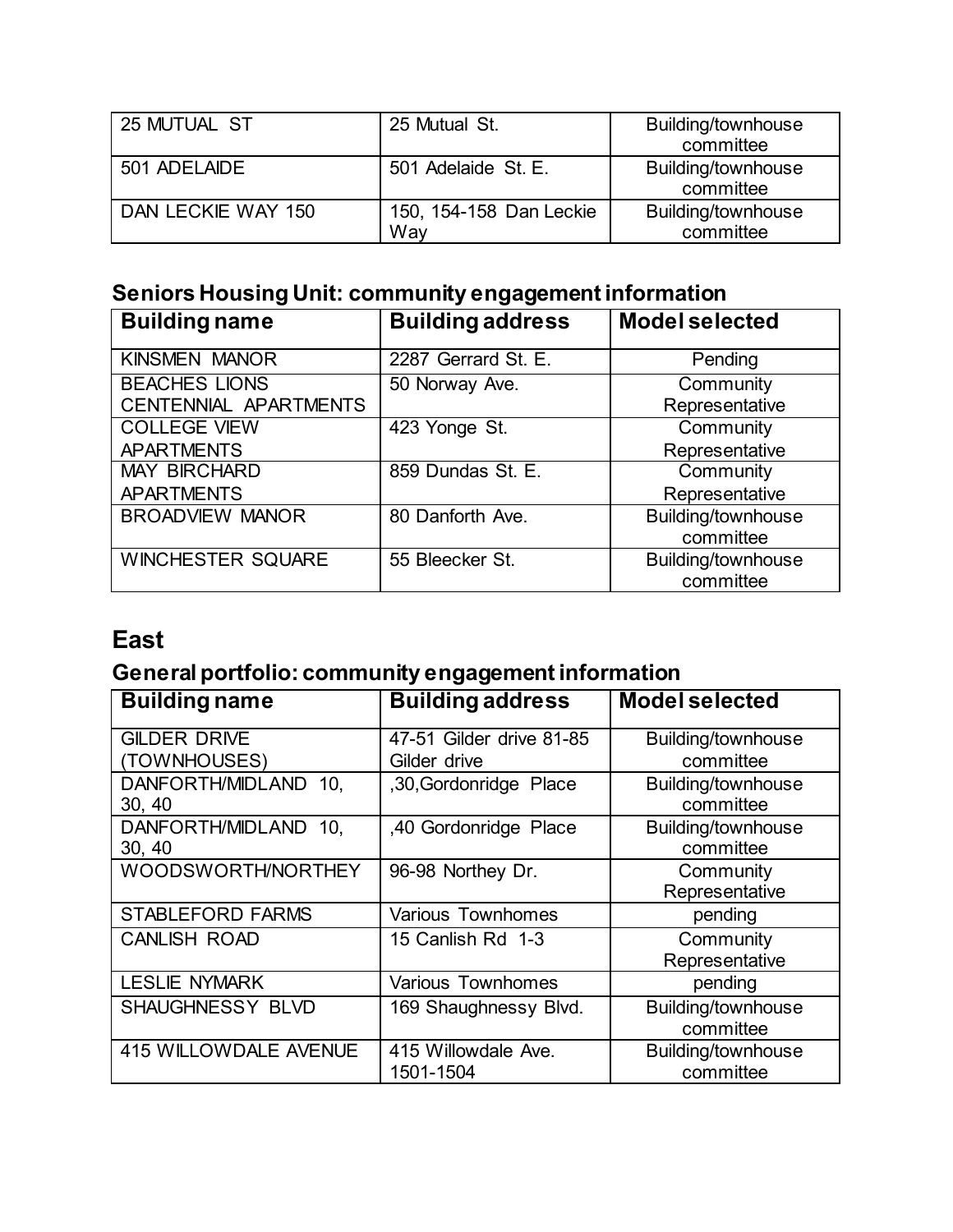| <b>LESLIE/FINCH</b>                     | 3-7 Field Sparroway                 | Community<br>Representative            |
|-----------------------------------------|-------------------------------------|----------------------------------------|
| <b>MCCOWAN RDI</b>                      | 410 McCowan Rd. 1-14                | Building/townhouse<br>committee        |
| <b>HALLBANK-PITFIELD</b>                | 46-60, 59-73 Hallbank               | Building/townhouse<br>committee        |
| <b>MCCOWAN RD II</b>                    | 400 McCowan Rd.                     | Building/townhouse<br>committee        |
| FINCH/BIRCHMOUNT<br><b>BUILDING</b>     | 2821 Birchmount Rd.                 | Building/townhouse<br>committee        |
| SHEPPARD/BIRCHMOUNT I                   | 294-298 Bay Mills Blvd.<br>D        | Building/townhouse<br>committee        |
| <b>WOODLAND ACRES</b><br>(FIRVALLEY)    | 40 Firvalley Court                  | Community<br>Representative            |
| <b>EMPRINGHAM MEWS</b>                  | 92-106 Empringham Dr.               | Building/townhouse<br>committee        |
| <b>WARDEN WOODS</b>                     | 9-17 Cataraqui Cres. L              | Building/townhouse<br>committee        |
| MORNELLE/ELLESMERE                      | 110 Mornelle Crt.                   | Building/townhouse<br>committee        |
| KINGSTON ROAD (3190)                    | 3190 Kingston Rd. 87-92<br>Blk 3    | Building/townhouse<br>committee        |
| <b>GREENBRAE I (CIRCUIT)</b>            | 20-26 Greenbrae Circuit             | Pending                                |
| <b>FLEMINGDON PARK</b>                  | 61 Grenoble Dr. Units 1,<br>3, 5, 7 | Building/townhouse<br>committee        |
| <b>EGLINTON/MARKHAM</b>                 | 3181, 3171 Eglinton Ave.<br>Е.      | Building/townhouse<br>committee        |
| ST CLAIR/BIRCHMOUNT I                   | 3485 St. Clair Ave. E.              | Community<br>Representative            |
| <b>GREENBRAE II</b><br>(LAWRENCE)       | 55 Greenbrae Circuit                | <b>Building/townhouse</b><br>committee |
| <b>WEST HILL APARTMENTS</b>             | 4175 Lawrence Ave. E                | Building/townhouse<br>committee        |
| <b>MORNINGSIDE</b><br><b>APARTMENTS</b> | 4205 Lawrence Ave. E.               | Building/townhouse<br>committee        |
| TAM O'SHANTER TOWERS                    | 3825 Sheppard Ave. E.               | Community<br>Representative            |
| MORNELLE/MORNINGSIDE                    | 90 Mornelle Crt.                    | Building/townhouse<br>committee        |
| MORNINGSIDE/LING                        | 225 Morningside Ave.                | Building/townhouse<br>committee        |

# <span id="page-5-0"></span>**Seniors Housing Unit: community engagement information**

| <b>Building name</b> | <b>Building address</b> | Model selected |
|----------------------|-------------------------|----------------|